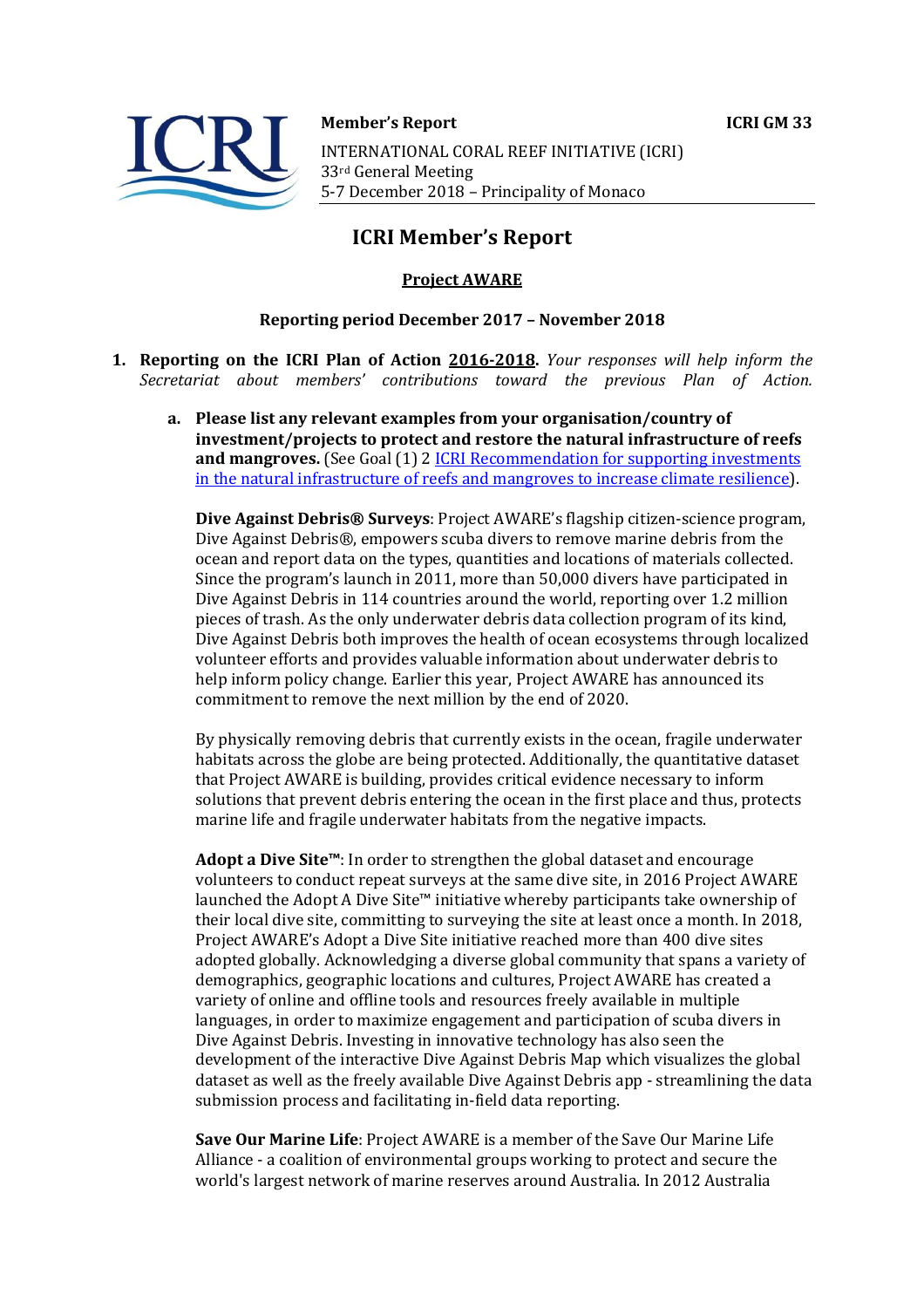created the largest network of marine reserves in the world. In December 2013, after 15 years of extensive scientific investigation and the most thorough public consultation process in Australia's History (750,000 submissions showing 95%) support), the Government suspended the implementation of the sanctuary management plans. Since then, and with a continually changing political landscape in Australia, Project AWARE has worked with alliance partners advocating for Australia's marine sanctuaries to be reinstated. In July 2018, the Turnbull Government put Australia's marine park network into operation on the water, but in the process slashed these initial plans, reducing the scale of protections by nearly half. Over 80,000 submissions have been made opposing the Government's retrograde plans. In August 2018, Shadow Minister for Environment Tony Burke announced that a future Labor Government would restore marine parks back to the proposed 2012 levels.

**Coral Watch:** Project AWARE in partnership with CoralWatch and PADI instructors has developed a PADI approved *CoralWatch Coral Health Chart Distinctive Specialty* specialty to teach and certify scuba divers and snorkelers in coral monitoring and data collection. This Distinctive Specialty course highlights the impact of coral bleaching and provides students with the knowledge and skills needed to identify coral health and record data. The specialty is aimed at snorkelers and divers who like to get recognition for their gained knowledge and skills, as it is not a requirement to do the surveys.

**Coral Reef Conservation Specialty:** The Coral Reef Conservation Specialty course helps divers appreciate the complexity of these habitats and teaches how they can help conserve these vital systems. Anyone who has an interest in the aquatic world can take this course. There are no prerequisites or age restrictions and no water sessions are required to earn this non-diving certification.

b. Has your organisation/country made any progress in the following areas to **target anthropogenic pressures?** Please give detail below. Note: If no change since vour last ICRI member report, please write 'no change'.

> □ Encourage ban of plastic microbeads in cosmetic products. (See Goal (3) 2 & See ICRI Recommendation to reduce plastic microbeads pollution in marine environment):

> $\Box$  Improve regulation and enforcement to reduce direct anthropogenic **damage due to dredging and physical alteration of reef structures.** (See Goal (3) 3 & ICRI Recommendation to reduce damage due to dredging and dumping on coral reefs):

 $\Box$  Deployment of mooring devices limiting the mechanical destruction **of coral reefs and seagrasses.** (See Goal (3) 4).

c. Did your organisation/country celebrate International Year of the Reef? Please give details below. (See Goal  $(5)$  1 & ICRI Recommendation designating 2018 as the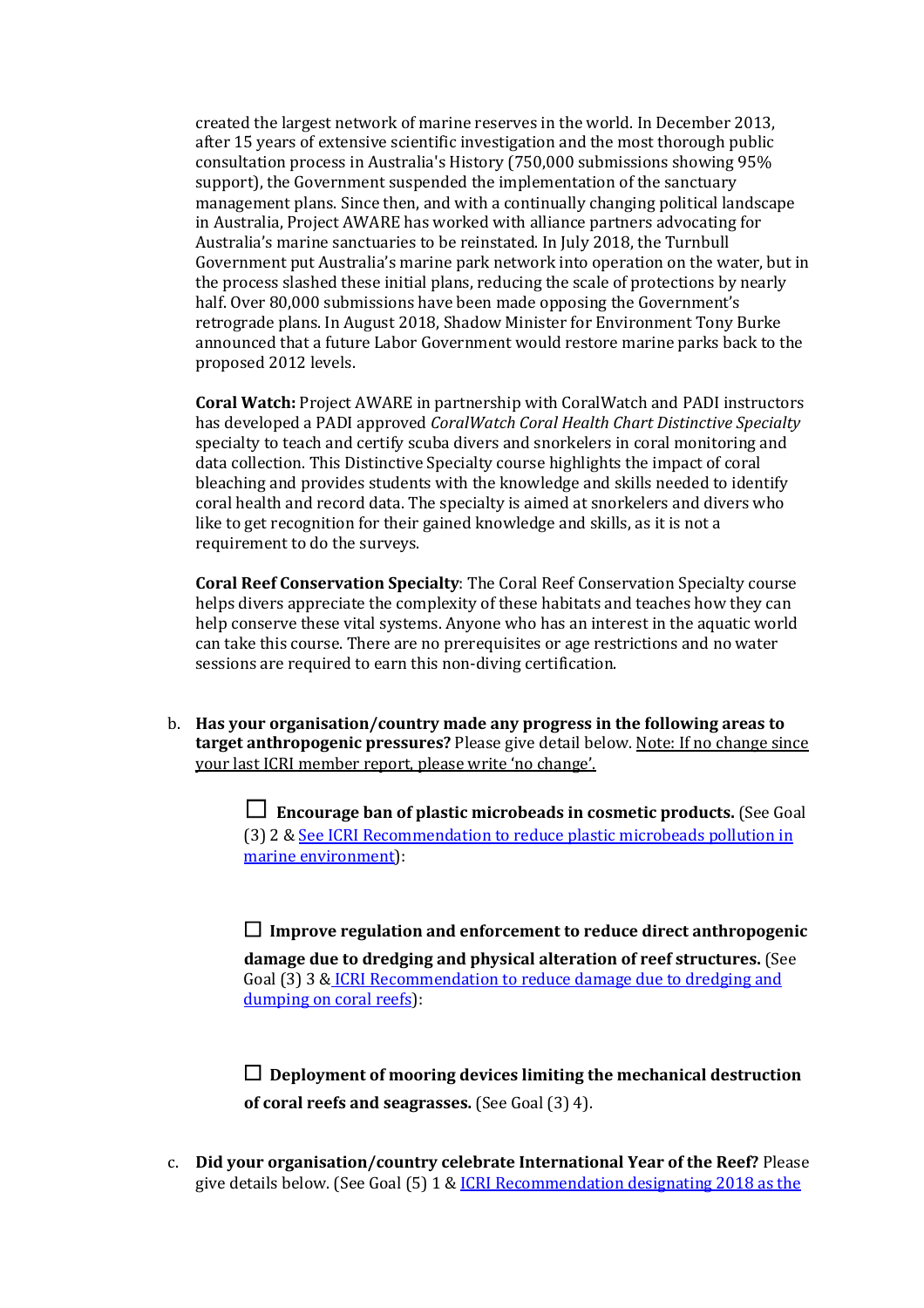## third International Year of the Reef):

Through its global network of over 1 million scuba divers and ocean advocates, and its diverse means of communications, Project AWARE disseminates information about key threats facing fragile underwater habitats, including coral reefs, to a wide audience with a focus on distilling complex policy or environmental issues to propel community action on a global scale. With an average audience of over 350K web users, Project AWARE's website exposes a large audience to general information about threats to coral reefs such as marine debris and global warming.

Project AWARE launched its International Year of the Reef celebrations on Earth Day, April 2018. Through a series of online communications targeting Project AWARE's global audience of more than 500K social followers and web visitors, Project AWARE, throughout 2018, highlighted the impact of plastic pollution on fragile coral reefs ecosystems, raised awareness of the value and threats they are facing and how local actions from Project AWARE community members is making a difference. 

As part of the celebrations, Project AWARE relaunched the Project AWARE Specialty course with an emphasis on tips that divers and non-divers can follow to protect underwater life (including coral reefs) and be buoyancy experts among other tips to help protect the ocean and its inhabitants.

During AWARE Week, 15-23 September, Project AWARE and PADI joined forces and partnered for a week packed full of conservation activities around the world, including coral reef conservation activities. The global dive community came together to take action, large and small, to protect fragile underwater habitats. From protecting coral reefs from harmful impact of ghost gear and other forms of marine debris in the Red Sea to Coral Reef Conservation specialty courses in Indonesia and Coral Reef Restoration projects in the Bahamas, divers all around the world organized and joined events and actions, and took courses to equip themselves with the skills needed to help protect coral reefs and the ocean fins on and fins off.

2. Contribution to the ICRI Plan of Action 2018-2020 and upcoming ICRI general **meetings.** *Your responses to the following questions will assist the Secretariat in assessing contributions towards the major themes of the draft ICRI Plan of Action 2018-2020.* 

## **Theme 1 - Promote effective and adaptable solutions to improve the protection of coral reefs**

a. Which of the below topics do you consider to be the three top challenges that **your organisation faces in managing coral reefs?** Please select from the options below:

 $\Box$  Climate change impacts

 $\Box$  Inadequate planning, zoning and management

 $\Box$  Unsustainable resource extraction

 $\Box$  Tourism and recreation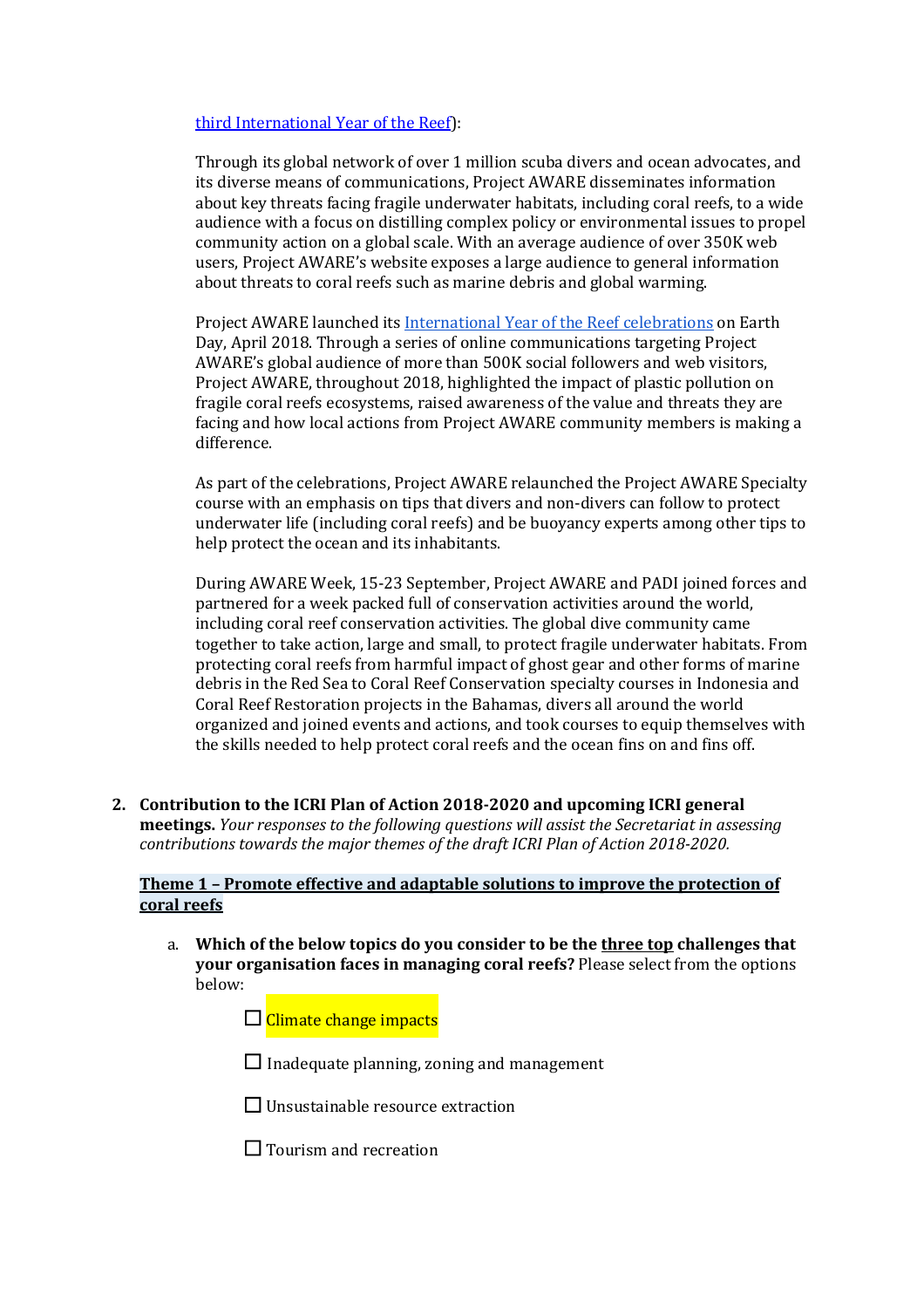| $\Box$ Shipping                        |
|----------------------------------------|
| $\Box$ Coastal development             |
| $\Box$ Dredging                        |
| $\Box$ Illegal and destructive fishing |
| $\Box$ Fish and coral trade            |
| $\square$ Marine debris                |
| $\Box$ Other. Please specify:          |

- b. Please list any examples of innovative management practices that your **organisation/country is involved in, such as use of VMS, drones & ecological mooring devices.** Include their limits, conditions of implementation, financing and an assessment of their results and links for more information if possible.
- c. Please list any examples of innovative funding for management that your **organisation/country is involved in.** Include their limits, conditions of implementation, financing and an assessment of their results and links for more information if possible.
- d. Please list any examples of leading practices, techniques and strategies for **building reef resilience that your organisation/country is involved in.** Include their limits, conditions of implementation, financing and an assessment of their results and links for more information if possible.
- e. Please list any examples of leading practice reef restoration mechanisms that **your organisation/country is involved in.** Include their limits, conditions of implementation, financing and an assessment of their results and links for more information if possible.

### **Theme 3 - Support communities reliant on coral reefs**

**f.** Is sustainable tourism development a significant challenge for your **organisation?** If so please include detail below of the kinds of challenges faced and your strategies to deal with them.

Tourism especially, marine and coastal tourism, is one the fastest growing areas within the world's largest industry. Marine tourism and shark and ray tourism in particular are on the rise globally. If current trends continue, the number of shark related tourism operators could more than double over the next twenty years. to help mitigate against the challenges and potential pressures associated with a rapid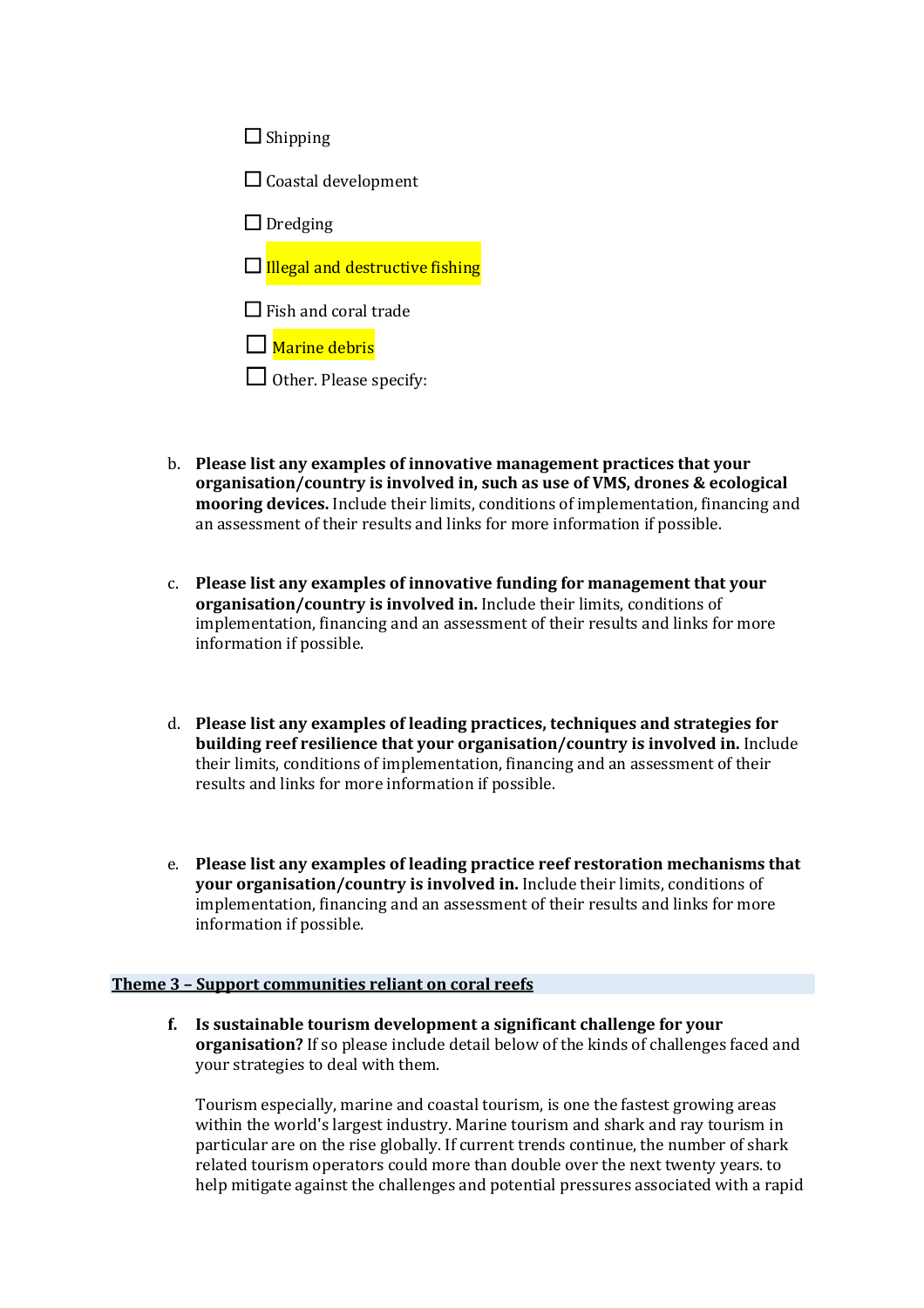industry growth, Project AWARE has partnered with WWF and the Manta Trust to release the world's first "Responsible Shark & Ray Tourism: A Guide to Best Practice". The guide is part of a global effort to create well managed shark and ray tourism operations, conserve species, protect their habitats and benefit local communities. Developed in collaboration with science and industry, the guide was created to ensure that sites are established and managed in a manner that benefits sharks and rays, as well as local communities, whilst also inspiring respect and a greater appreciation of the need to conserve these animals and their habitats amongst tourists. Project AWARE is using the guide to empower dive operators to lead by best practice to help build a better future for sharks and rays as well as support their local community. Responsible shark and ray related ecotourism can be a powerful, complementary conservation strategy. It can also serve as an important supplementary source of income benefiting operators and the local communities alike.

**g. Is your organisation involved in activities to raise awareness and encourage**  action to support communities reliant on coral reefs? Please include details below.

### **Theme 4 - Help to reduce anthropogenic threats to coral reefs, particularly those that occur at a global or regional scale**

- **h.** What activities is your organisation involved in to elevate awareness of the global nature of the threat of climate change to coral reefs? Please include details below
- **i.** Has your organisation made any progress in dealing with destructive fishing **and trade?** Please include details below.

International trade in wild plants and animals is estimated to be worth billions of dollars a year and, in too many cases, it threatens species survival. Project AWARE uses the power of the Convention on International Trade in Endangered Species of Wild Fauna and Flora (CITES) to help protect threatened, commercially valuable shark and ray species - sought for fins, wings, gill plates, meat, oil, teeth and cartilage – from the devastating effects of unregulated, international trade.

International protections for the most vulnerable shark and ray species is a long term goal of Project AWARE. CITES has been identified as an essential vehicle to help protect sharks and rays from unsustainable international trade. CITES CoP17 in 2016 presented opportunities for Project AWARE to collaborate closely with partner NGOs, governments and engage other stakeholders to support and encourage adoption of the CITES Appendix II listing proposals - resulting in status reviews and trade controls - for nine species of devil rays, three species of thresher sharks and the silky shark.

Following the release of the United Nations Food and Agriculture Organization (FAO) 2015 report "State of the Global Market for Shark Products" by Felix Dent and Shelley Clarke, Project AWARE developed an interactive infographic which illustrates the full story of current, trade-related threats to shark and ray populations. With technical assistance from Dr. Clarke, as well as Sonja Fordham, Shark Advocates International founder and President, Project AWARE created a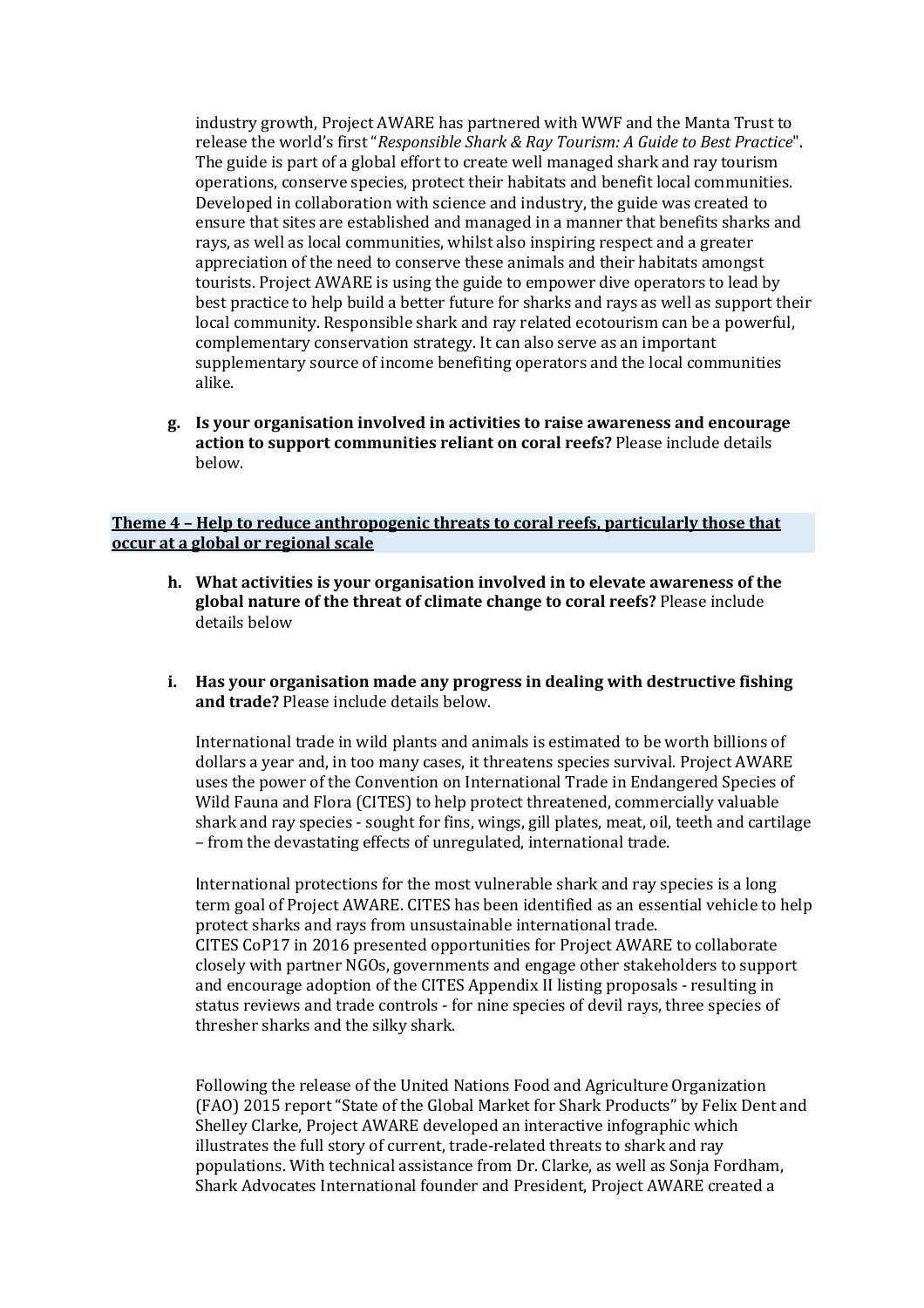visual representation of the report that debunks myths about the global shark trade and points the way to key improvements. In addition to mapping out the top shark trading countries and routes, the infographic offers a close look at the challenges researchers face when studying these global markets, and highlights the measures necessary to increase trade traceability and sustainability. The infographic reveals the significant growth in markets for shark and ray meat, as well as the countries and inadequately restricted fisheries associated with this largely under-the-radar trade. The Infographic is a critical resource that helps to educate the wider public and raise awareness about a very complex issue affecting shark and ray populations globally.

### j. Has your organisation made any progress in dealing with marine debris? Please include details below.

Through Project AWARE's Clean Ocean strategy, marine debris has been identified as one of the primary sources of pollution threatening the health of our ocean planet including coral reefs.

In order to address marine debris and work towards solutions to prevent debris entering the ocean in the first place, Project AWARE takes a two-pronged approach: bottom-up and top -down - connecting community action locally to high level policy changes at the national, regional and international level.



Recognising that marine debris is a complex global problem that requires collaboration amongst stakeholders in order to achieve global solutions, Project AWARE forges strategic partnerships working with businesses, NGOs and governments to advocate for long-term solutions and influence waste management policies at local, national and international levels.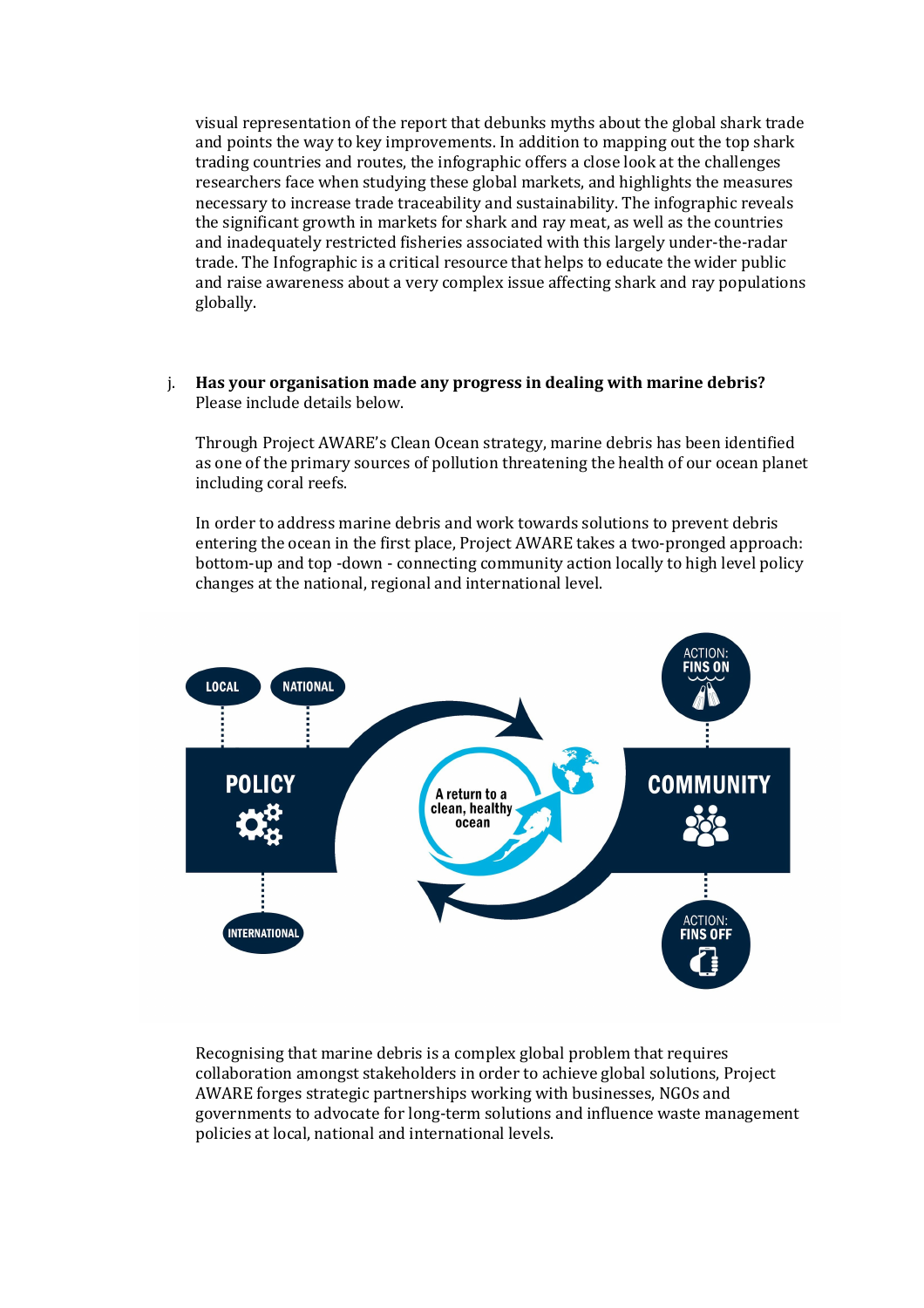In 2018, Project AWARE achieved a milestone - removing and reporting one million items from the seafloor through Dive Against Debris (global marine debris survey). To date, Project AWARE has:

- removed 1.234.272 debris items
- engaged over 50,000 participants globally in Dive Against Debris
- 1,683 Instructors and Instructor Trainers have become certified to teach the Dive Against Debris Specialty
- trained 2,958 students through the Dive Against Debris Specialty
- adopted over 450 dive sites across the globe through the Adopt A Dive Site Initiative

By the end of 2020, Project AWARE is will:

- remove the next million debris items from the seafloor
- collaborate with governments and other governing authorities to develop or strengthen National Plans of Action on Marine Debris for prioritised countries (Philippines, Thailand, Indonesia)
- assist nations in tracking their progress towards achieving the Sustainable Development Goals by 2030
- streamline and innovate technology infrastructure to facilitate better and more accurate marine debris data reporting through Dive Against Debris
- collaborate with CSIRO and other research institutes in order to use the global Dive Against Debris data set to advance our knowledge and understanding regarding the extent and impacts of seafloor debris as well as informing policy to prevent debris entering the ocean in the first place
- **3.** Would you like to report on your activities during the ICRI GM? Please give details below.

# $Y / N$

**4.** International events. Please list any upcoming international events relevant to ICRI which someone from your organisation plans to attend in 2018-2019.

□ ICRI GM, Monaco, 5-7 Dec 2018

□ Conference of the Parties to the United Nations Framework Convention on Climate

Change, 3-14 Dec 2018

□ Reef Futures 2018: A Coral Restoration and Intervention-Science Symposium, Florida,

10-14 Dec 2018

□ Global World Heritage Marine Managers meeting, Alaska, US, 26-31 May 2019

Other: 

**5.** Publications. Please list relevant publications and reports you have released during this reporting period.